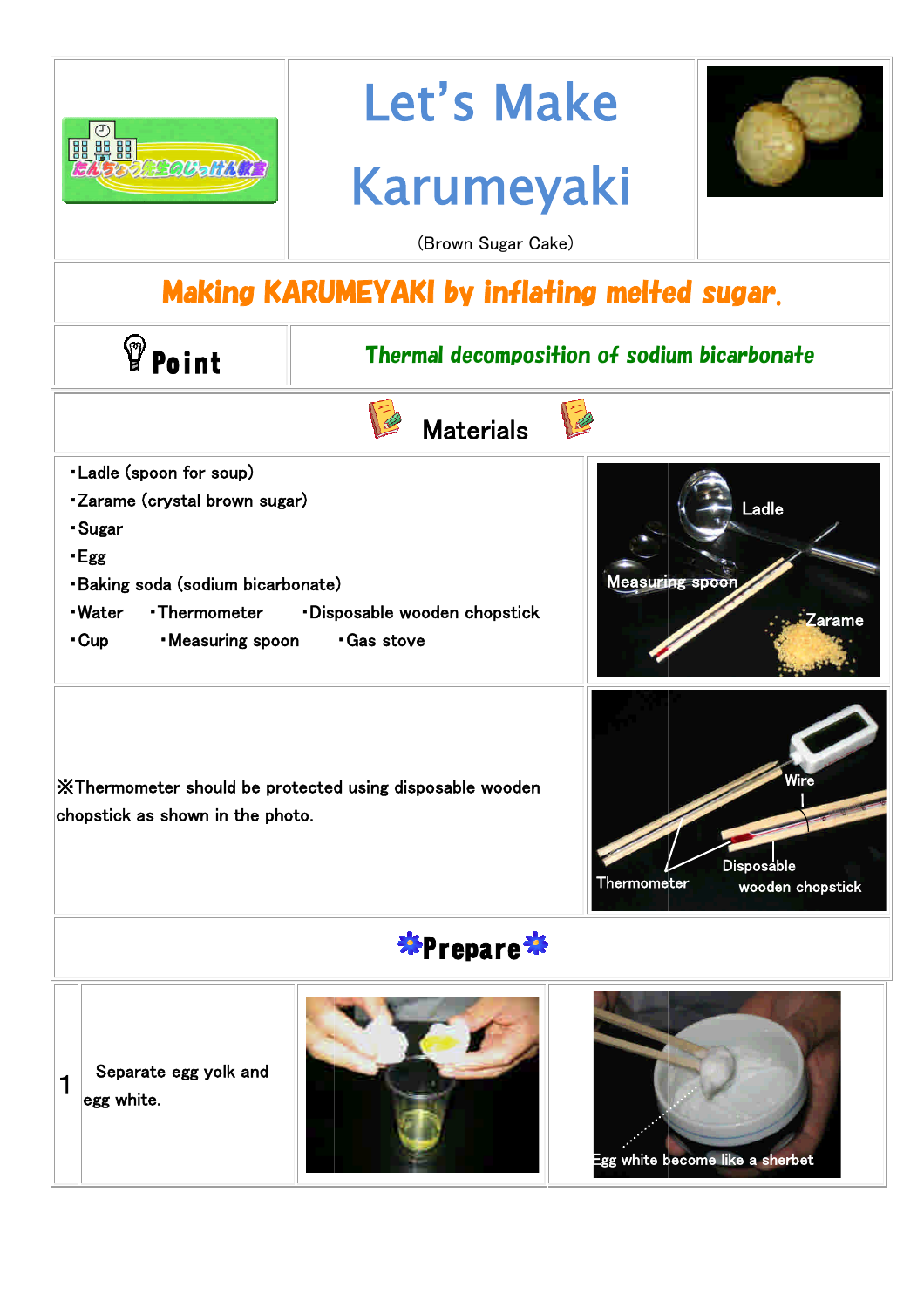$2\vert$ 2 minutes until it looks like a sherbet. Then,put sugar(1/4 Put baking soda (1tsp) in the egg white. Mix them for about tsp) into it.

If it doesn't become like a sherbet,  $\operatorname{add}\, \operatorname{a}\|$ little baking soda.

 $3$  procedure) on the tip of the disposable chopstick as Have a size of red beans of the mixture (no. 2 shown in the photo.

Put the ladle above the fire of gas stove and stir the

mixture well using disposable chopstick with thermometer.

## **\*Experiment\***

1 Put 30g of crystal brown sugar and 11ml (2tsp) of water to the ladle.

2





Baking soda and egg white

After over 100 $^{\circ}$ C, remove the ladle from the fire;, heated toabout 117 $^{\circ}$ C.

\* When the temperature is over 100℃, bubbles become bigger and bigger. It is said that KARUMEYAKI's suitable temperature is 125℃. If you use the ladle, when you keep it away from the fire, the temperaturewill continue to goes up for a minute. So keep away the ladle from fire when the temperature is 117℃.

 $3$  the ladle from the fire and When the temperature goes up to117℃, remove place it above newspaper. Wait for 30 seconds.



 $\boldsymbol{4}$  when the big bubbles are gone and stir it quickly for about Put the mixture of egg white and baking soda in the ladle 30times using disposable chopstick.



It is important to mix it when the big bubbles vanished !!